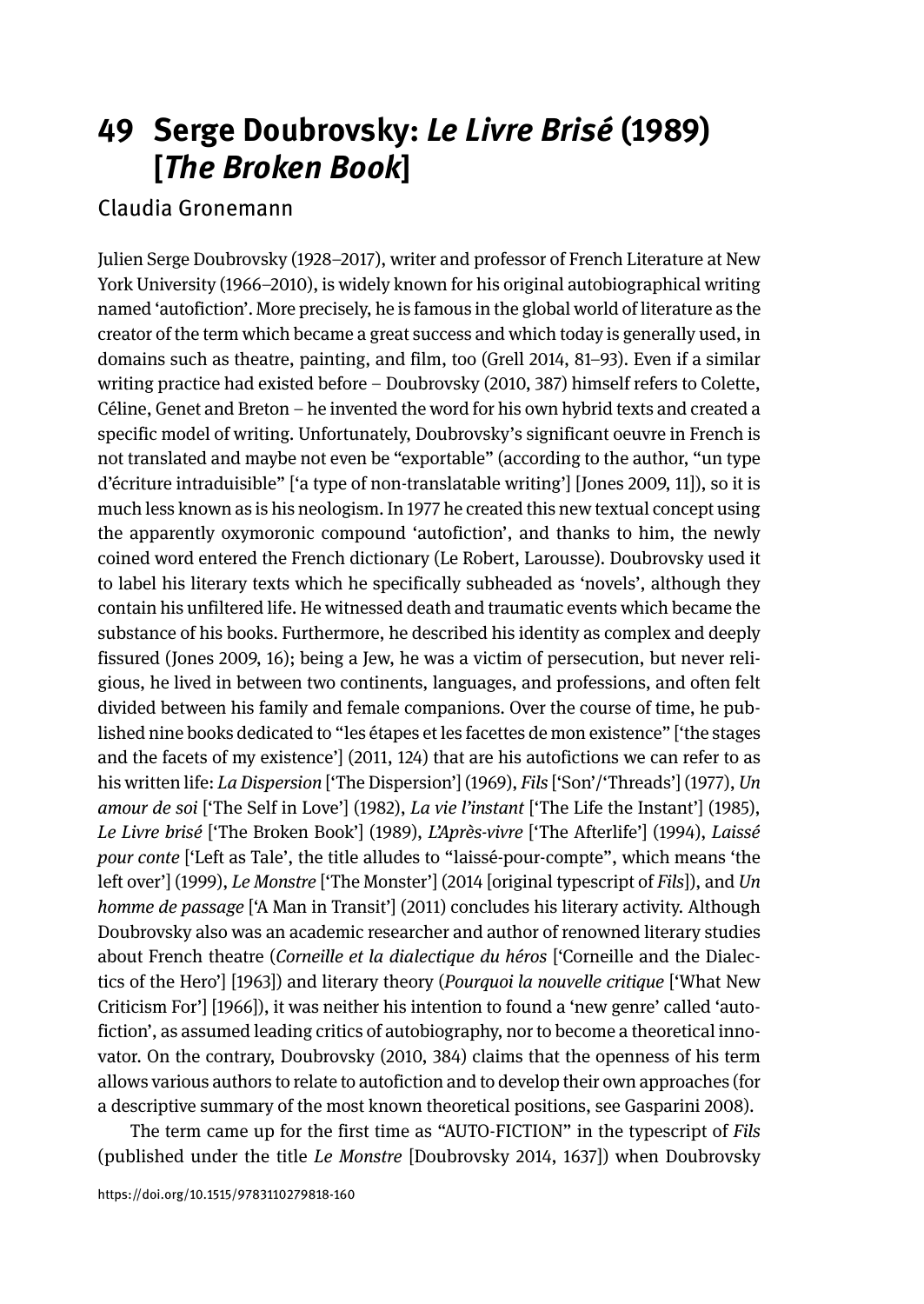alludes to his position behind the wheel of his car intuitively interweaving the terms 'automobile' and 'fiction' in a paronomasia. He used it as well on the cover of *Fils* in order to proclaim the hybridity of his text called a "[f]iction, d'événements et de faits strictement reels" ['fiction made up of strictly true events and facts']. Here, for the first time, he defined autofiction as being fundamentally anchored in his personal experience and autobiographical facts, which are not fictionalized at all by the author. Unlike the paradigm of autobiography designed by critics such as Misch with reference to Goethe's *Aus meinem Leben. Dichtung und Wahrheit* (1811–1833) [*From My Own Life: Poetry and Truth* (1848)], autofiction is neither based on the idea of a developing identity nor the internal logic of a life ("la logique interne d'une vie" [Doubrovsky 2010, 392]). Either fiction is considered here a helpful resource to relate historical and subjective truth. On the contrary, Doubrovsky emphasizes the fictional character of his texts to reveal the fissures and fractures of his real life, which (re)appear while writing about his authentic experience: "[…] [L]e vécu se raconte *en se vivant* sous forme d'un courant de conscience naturellement impossible à transcrire dans le flux de vécu-écrit se déroulant page après page. Il s'agit bien évidemment d'une *fiction*" ['the real-life is told *while living it* in the form of a stream of consciousness, of course impossible to transcribe in the flux of the real-life-writing proceeding page after page. It's to do obviously with a *fiction*'] (Doubrovsky 2010, 387, emphasis in the original). Furthermore, the writer insists on the fact that the character of language as a symbolic system does not necessarily reveal the self, but can make it unfamiliar. Autofiction in the sense of the Doubrovskian writing is grounded in the philosophical view that language does not represent but constitute subjectivity and constantly affects the subject's position instead of being dominated as medium by a sovereign self.

This form of autofictional writing does not emerge from a theoretical point of view but was inspired by Doubrovsky's personal psychoanalytical experiences starting in the United States after the death of his mother in the 1960s and is informed by his own academic insights in the concepts of Freud and Lacan as leading theorists of the (structure of the) unconscious. As the writer pointed out in *Fils*, his key work concerning the elaboration of autofictional techniques, he started to translate parts of his analysis from English into French and integrated both sides of the 'talking cure' into his text, that of the analyzed and the analyst (Doubrovsky 1980). Since then a direct and merciless introspection became a core element of Doubrovsky's autobiographical writing, far from producing *a* or *the* history of his life. Instead of following the idea of a subject in constant evolution – central to the autobiography considered as literary genre (Finck 1995, 285) – he faces his own irreconcilable traumas, the ruptures of the self, and he confronts the people next to him with the consequences of his inquiry as well. Down to his last book, Doubrovsky withstands to produce a coherent text out of his life which he describes as "passablement tordue, tiraillée entre le fils-le mari-le père-l'amant-le professeur-l'écrivain. Tensions et pulsions le plus souvent contradictoires" ['passably twisted, torn between the son-the husband-the father-the lover-the professor-the writer. Tensions and impulsions in most cases contradictory'] (2011,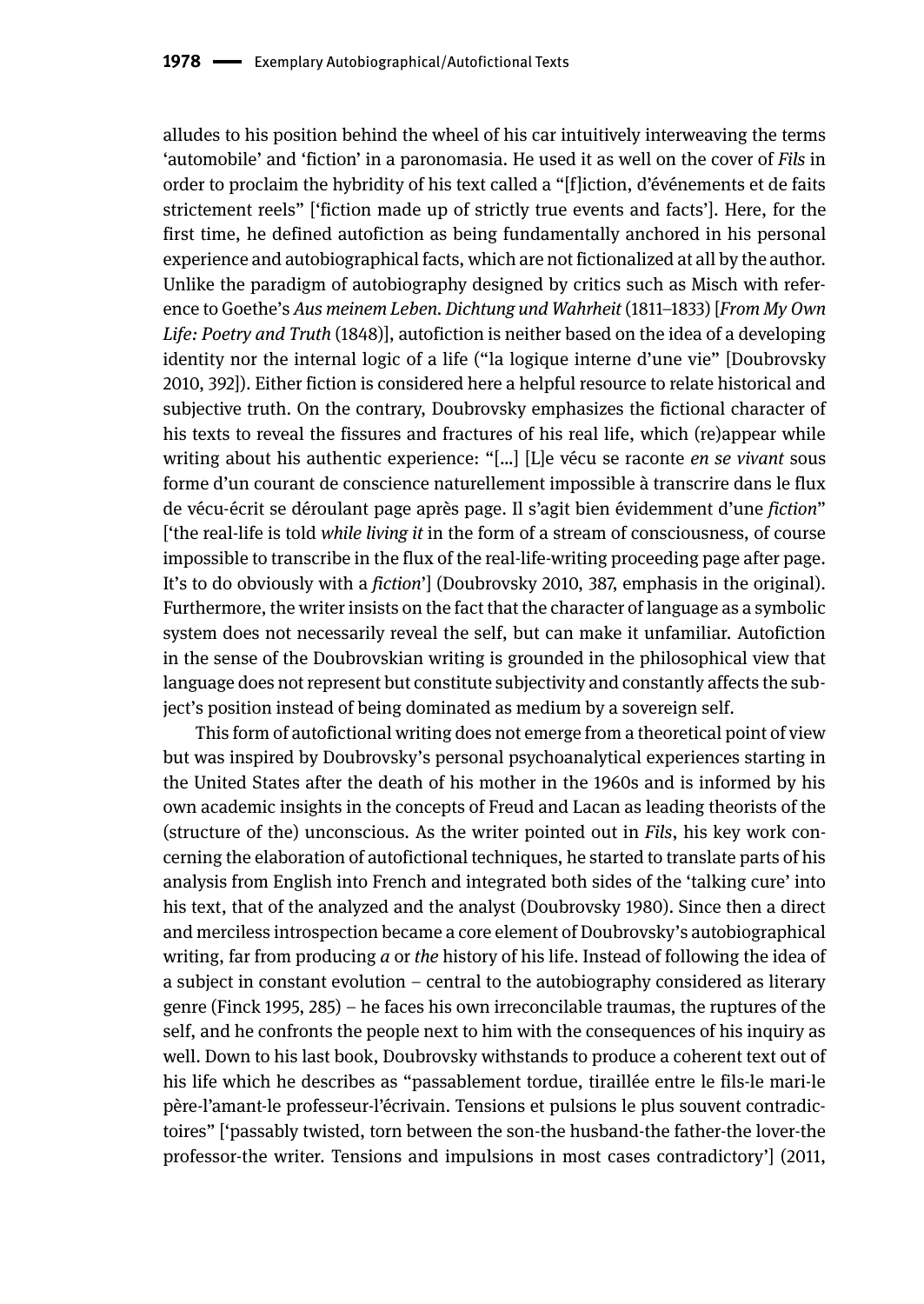494). He also insists on his identity as "un Franco-Américain" ['a Franco-American'] (2011, 124) and calls himself a "juif non-juif" ['non-Jewish Jew'] (1989, 356).

Serge Doubrovsky, to resume his vita, was born into a Jewish family in Paris, his father Israël Doubrovsky was Ashkenazim and a tailor coming from the Russian ghetto Chernigov, and his mother, Marie-Renée Weitzmann, was Alsatian. In 1943, during the Nazi period, the family moved out of town and only survived thanks to a courageous gendarme of the village who warned them about an upcoming raid of Jews. Therefore, they could leave Vésinet and hide for 9 months in the house of 'Aryan' relatives from the side of his uncle at Villiers. This first traumatic encounter with death and mortal fear, when Doubrovsky was only sixteen years old (narrated in *La Dispersion*), left its mark on his writing and turned it, from the beginning on, into a form of survival (Saveau 2011). Other experiences with death were about to follow, such as the death of his mother (with *Fils* he came to term with this event), the presumed suicide of his second wife Ilse (narrated in *Le Livre brisé*) and the suicide of his later common-law wife called "Elle" (narrated in *Laissé pour conte*). In his writing, Doubrovsky confronts all these traumas; he explores their traces in the past and turns to their hidden facets in the present, too. Thus, he concludes, his daily writing is related to survival and becomes a form of living: "Mon roman, c'est ma vie. Ça marche dans les deux sens: ma vie est le support de mon roman, mon roman est le soutien de ma vie. Comment est-ce que j'arriverai à vivre, si je ne racontais pas ma vie? […] Chaque matin, séance de réanimation ['My novel, this is my life. It works in both directions: my life is the support of my novel, my novel is the pillar of my life. How could I ever succeed living without telling my life? (…) Every morning, session of resuscitation'] (1989, 326). Therefore, the existential dimension is constitutive for his concept of autofiction, and the writer reflected it especially in *Le Livre brisé* by reference to Jean-Paul Sartre, one of his favorite authors who became his paternal and tutelary figure, besides Freud and Proust (called "ses dieux tutélaires" ['his tutelary gods'] [2011, 334]).

In 1945, after the Liberation, Doubrovsky achieved himself a form of 'victory' against the German Nazi regime, having reduced him and the Jews for years to human beings not worth living: he won the first prize of philosophy at high school level and two years later, he entered the elite university École normale supérieure, where his academic career began. This important success also functioned as a delayed recompense for the fact that he had not fought physically: "C'EST MA REVANCHE SUR LES BOCHES, SUR LES COLLABOCHES, oui pour moi c'est MA VICTOIRE, vrai, j'aurais aimé triompher pas avec des mots, avec des balles, être dans la vraie Résistance […]" ['IT IS MY REVENGE ON THE GERMANS, ON THE BOCHES, THE COLLABOCHES, yes for me it is MY VICTORY, the real, I would have liked to triumph not with words, with bullets, being in the real Résistance'] (2011, 118). But Serge Doubrovsky could not follow his way without setbacks. After his father's death from tuberculosis and because of serious health reasons (Doubrovsky was convalescent of tuberculosis for several years) he could not continue with philosophy after his Bachelor's degree ('licence'). Instead, he decided to prepare the *agrégation* in English (1949). After a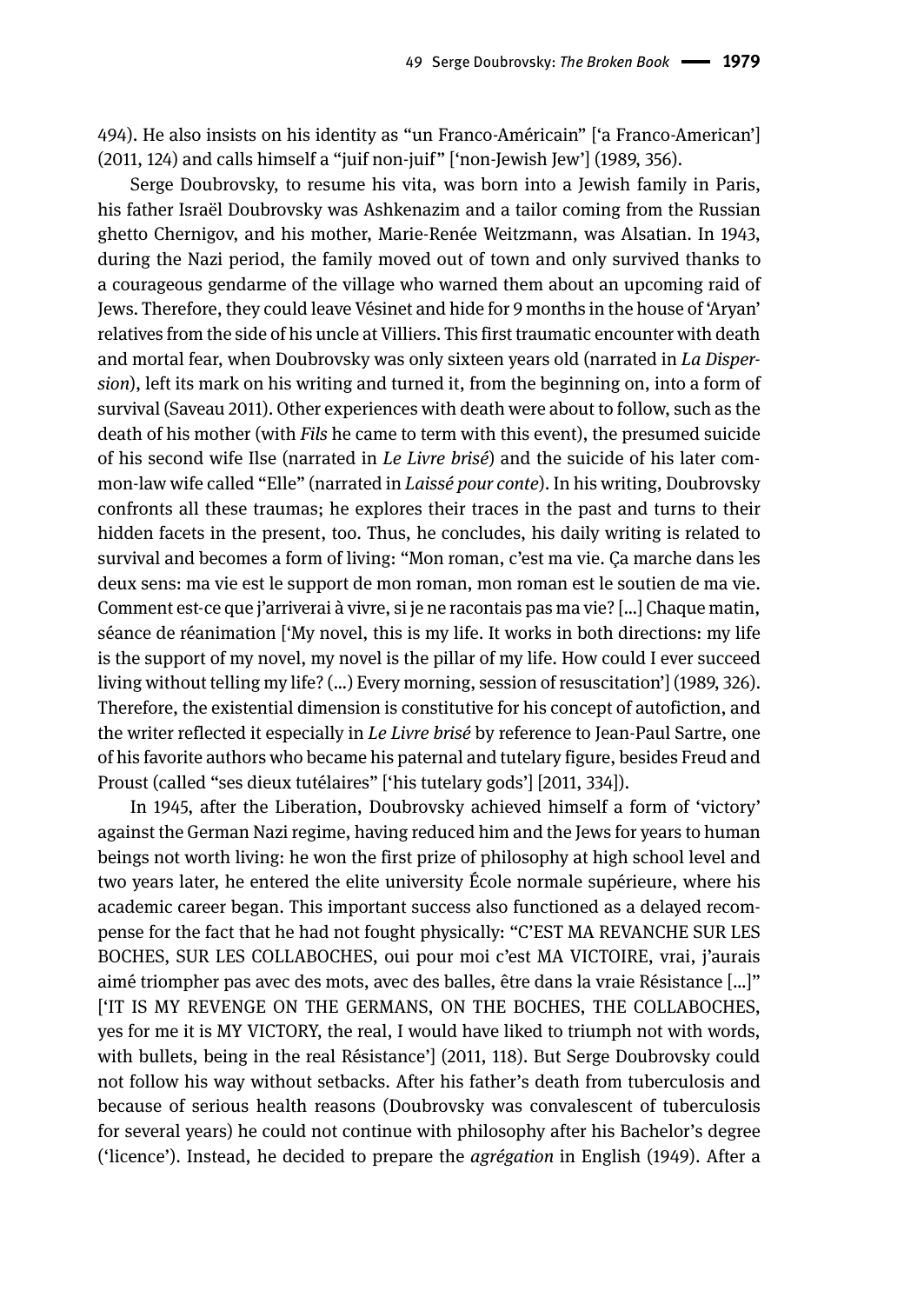stay in Dublin (1949–1951), he moved to the United States in 1955, where he started a career teaching French and French literature at renowned private universities such as Harvard (1955–1957) or Brandeis University (1957–1961) and Smith College (1961–1966). He submitted his doctoral thesis (Doubrovsky 1963) and was called at the New York University in 1966, where he spent more than 40 years as professor of French literature and theory. For decades, he regularly organized his courses in the move between New York and the New York University Paris. Alongside with his academic activities he began to write autofictional books which he considers to be his main legacy, even a kind of grave in which his person is laying: "Je me transformerai en livre. Ce sera ma vraie tombe, mon mausolée" ['I will transform myself in a book. This will be my grave, my mausoleum'] (2011, 500). In 2006, Serge Doubrovsky came back to settle down again in Paris for good, where he died the 23rd of March 2017.

The author was awarded several prizes for his outstanding literary and academic oeuvre, among others the 'Prix Médicis' (for *Le Livre brisé* [1989]), the 'Prix de l'écrit intime' (for *Laissé pour conte* [1999]), the 'Grand prix de littérature de la Société des gens de lettres' (for his complete works [2011]), he was promoted 'Commandeur des Arts et des Lettres' (2000) and 'Chevalier des Palmes académiques', and in 2012 he received the Medal of Honor of the Center for French Civilization and Culture (New York University).

### **Historical Origins and Specific Aspects**

*Le Livre brisé* was published in 1989 (excerpts translated into English in Doubrovsky 1993b) and represents Doubrovsky's fifth book of life-writing. As such, it is an integral part of his autofictional production and concludes for the first time – overtly and consequently – an autobiographical contract (which even became the subject of discussion inside the book, see below): here, the self is for the first time completely named after the author's first and last name, used both in combination and separately. Some critics consider *Le Livre brisé* the most important text of Doubrovsky, his unique masterpiece in which all facets and consequences of autofiction came to a height. While the author himself had used the term 'monster' to characterize his earlier text *Fils*, the publisher Grasset promoted 'The Broken Book' as "livre-monstre" ['monster-book' (see the banderole)], and some critics picked up this marketing strategy in order to condemn the author. Unwittingly, the book announced a tragedy, namely the death of Doubrovsky's second wife Ilse, who coproduced the married-couple story by her amendments inserted by the narrator. Thus, instead of getting closer to the truth, the dialogic text involuntarily reveals the insurmountable conflict and turns into an experience at the limit. In an unprecedented way, *Le Livre brisé* stages the tragic consequences of a writing concerned with the autobiographer's life of the immediate present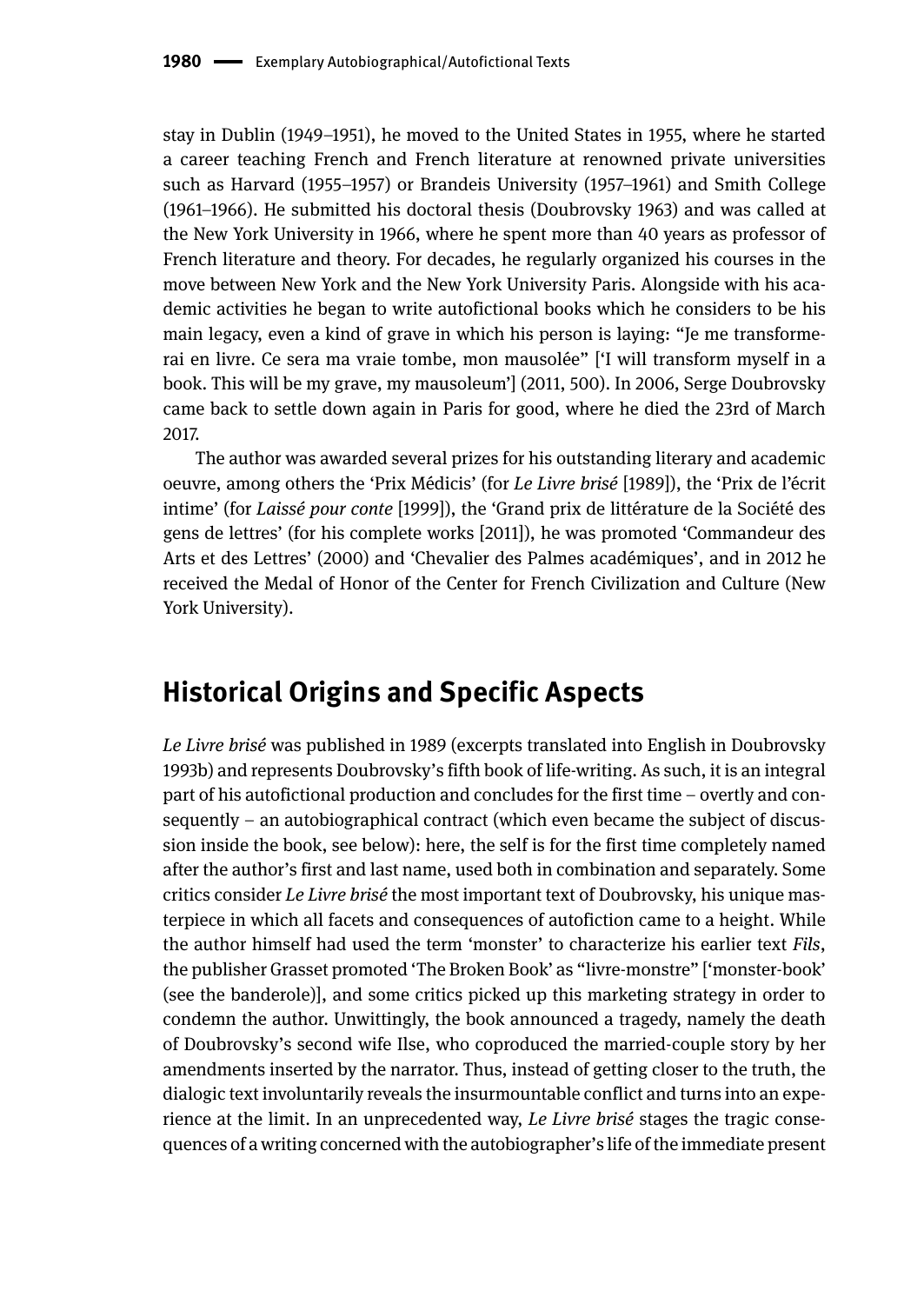and with a symbolic system which is not controllable. It is an uncontested truth that this text was also the most successful and yet the most controversial and mediatized of Serge Doubrovsky's books. Therefore, it is no coincidence that the critical reflection on autofiction greatly intensified in the aftermath of the publication of 'The Broken Book' in August 1989 and developed a more international presence. Nominated for the 'Prix Goncourt' (and the 'Goncourt des Lycéens' in 1989), Doubrovsky finally was awarded the famous French literary distinction 'Prix Médicis'. However, most critics in the feuilleton scandalized Doubrovsky as a person and reduced his opus to the question of his ethical or even juridical responsibility, emphasizing his immoral character (see Genon and Molkou 2010 who assessed 26 reviews). They all seemed to misjudge the attitude of the author-narrator, who displays himself the symbolic violence of his text and did not hesitate to underline the dolorous ambiguity of his project. On the pages of his text, he accuses himself and exhibits the conflict between decency and commitment to truth. Nevertheless, the moralizing attacks in public at that time came to a height with the direct criminalization of the author Doubrovsky by the mass media. On the literary program *Apostrophes* (broadcasted on 13 October 1989), the famous French anchorman Bernard Pivot denounced him personally on television to be a murderer celebrating a kind of "simulated trial" or inquisition (Genon and Molkou 2010, 22). Doubrovsky later recapitulated this difficult moment in his book *L'Après-vivre*: "D'entrée de jeu, au passage, je suis accusé d'être un assassin. Virtuel, en puissance, *peut-être*. Mais quand même. Devant un auditoire immense, des juges par millions. Je ne parais pas à une émission, je comparais au tribunal. Pivot, Zola. J'accuse. Le coup. Dur, atroce" ['Straight off, in passing, I am accused to be a murderer. Virtually, potentially, *maybe*. Nevertheless. In front of that immense audience, of millions of judges. I did not appear on a television program, it was a criminal court. Pivot, Zola. I accuse. The attack. Hard, atrocious'] (1994, 300, emphasis in the original). Even Doubrovsky's cousin, the writer Marc Weitzmann, interfered in the debate and reproached him inappropriate physical and symbolical violence against his wife (see Weitzmann's novel *Chaos* [1997]), a critique which seems to disregard the character of this text firmly oriented to reveal the self and to push oneself to the limit. At no time, Doubrovsky denied his responsibility – on the contrary, he exposed his inner conflict in an unprecedented way and unquestioningly acknowledged his own charge. Furthermore, in his case, "[wird] Schreiben zur Buße […]. Der Autor stiftet den Leser dazu an, Serge Doubrovsky als Henker seiner Frau und damit als Autor zu verurteilen" ['Writing turns into repentance. The author incites the reader to condemn Serge Doubrovsky as executioner of his wife and consequently as author'] (Keller 2001, 203). The problem he explicitly revealed is that, while writing, he remained – in a way which reminds those fond of Greek mythology of the main characteristic trait of Oedipus – unaware of the true state of things, in his case the marital disruption. At the end, 'Serge' admitted that he would have changed everything, if only he could have altered the facts. Concerning his book, the author states later on in his essay *Textes en main* ['Close reading']: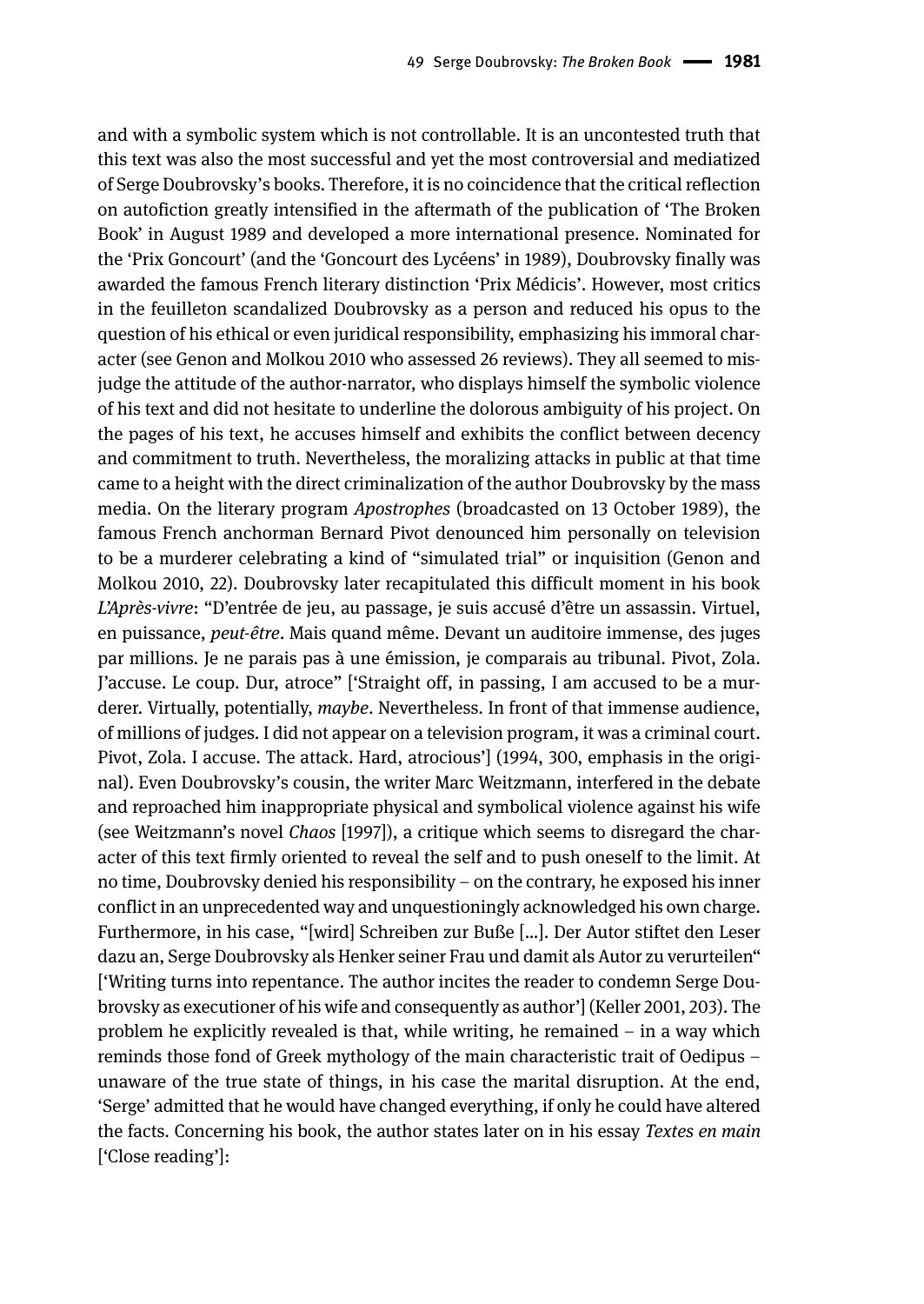J'ai écrit mon autofiction jusqu'à être totalement dépossédé de mon entreprise. À un premier niveau, par l'irruption brutale, assassin du réel dans les jeux de la fiction. À un second niveau, plus subtil et retors, parce que ces jeux disaient vrai, sans que j'en aie conscience.

['I have written my autofiction until I became totally expropriated of my own enterprise. At the first level, by the brutal and murderous irruption of the real in the games of fiction. At a second level, more subtle and devious, because these games told the truth, without me being aware of it'.] (Doubrovsky 1993, 217)

That the narrator of *Le Livre brisé* was not able to stop the current tragedy because he could not recognize the signs and the course of life was not accessible to him, this is part of the depressing insight Doubrovsky's autofiction constantly reveals. *Le Livre brisé* then represents a negative highlight staging both the deep ambiguity and the painful consequence of an unbounded autobiographical quest related to the unconscious areas of a couple's life. Simultaneously having been the protagonist, the co-author, and the reader of this bifocal book, Ilse Romero-Doubrovsky's sudden death is not only intertwined with the book, but gives it an unforeseeable structure.

### **Content Summary**

In a paragraph of *Un homme de passage*, Doubrovsky summarized the essence of his most famous and afflicted book in one striking sentence: "*Le Livre brisé*, c'est la destruction mutuelle d'un homme écrivain et d'une femme qui veut qu'il écrive sur elle. Livre suicide, femme-kamikaze" ['*The Broken Book* is the mutual destruction of a man who is a writer and a woman who wants that he writes about her. Suicide book, kamikaze woman'] (2011, 493). Consequently, the text is unique for various reasons: firstly, because its writing involves a couple and a quasi-dialogic telling of their own history. Secondly, because of its intrepid transgression of all limits in order to push forward an authentic search for truth that inevitably ends up with death. Thirdly, because the book turned, from its very beginning on, into a meta-text – concerned mainly with Sartre and the autobiographical genre (see below) – which comments on its constitution and the conditions in the process of revealing the naked truth concerning the drawbacks of a couple's life in an uncompromisingly detailed way.

The book is divided into two parts, "Absences" ['Absences'] and "Disparition" ['Disappearance'], whereby the caesura after three quarters of the text marks the breaking of the book in two pieces: the moment of Ilse's death. Thus, the thirteen chapters that constitute Part One are written in her co-presence. Refusing any chronological order (except for the moment after Ilse's death manifest in Part Two), the text includes different levels of time that merge seamlessly, being solely organized by the consciousness of the narrator. Furthermore, Doubrovsky practices a so-called 'phonetic' (or 'consonantal') writing based on puns and paronomasia, alliterations and assonances, seizing the real by a poetic use of language. Thus, the structure of the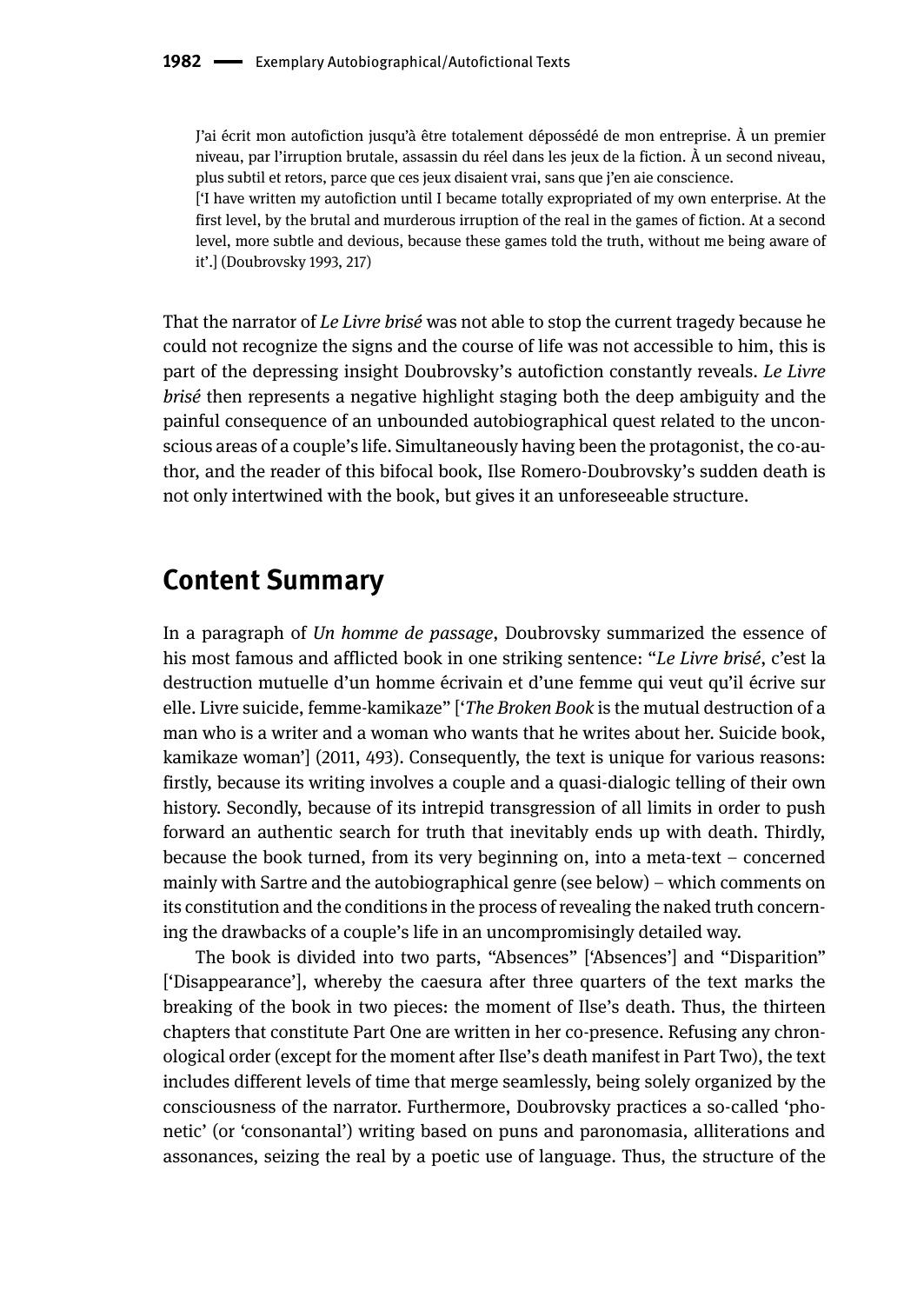narration itself is foregrounded by association: "Spontanes, assoziatives Schreiben, Vernachlässigung der Syntax, des Stils und der Interpunktion, inhaltliche und strukturelle Inkohärenz sind Kennzeichen der Autofiktion, die sich mithin auch als *writing cure* bezeichnen ließe" ['Spontaeus, associative writing, disregard of the syntax, the style and the punctuation, contentual and structural incoherence, all this are characteristics of autofiction which might be called *writing cure* as a result'] (Weiser 2008, 48). The writer calls himself an "écrivain à processus" ['a writer of processus']: "Mais les mots avec lesquels ce récit est écrit surgissent d'eux-mêmes, ils s'appellent les uns les autres par consonance, ils prolifèrent selon les hasards, les rencontres, les chocs, ils inventent même à mésure leur propre syntaxe, déconstruisant au besoin la syntaxe traditionnelle" ['But the words with which this story is written erupt from within themselves, they call each other by consonance, they flourish by accident, by encounters, by shocks, they even invent their own syntactic rules, deconstructing the traditional syntax if necessary'] (Doubrovsky 1989, 389). Furthermore, in order to underline the quality of the stream of consciousness against any logical order of the narrated, he mostly writes without using punctuation. The time of the writing process is constantly being evoked – however, not in a linear manner – and starts 8 May 1985, just to end about half a year after Ilse's death in May, 1988. A second time level is formed by the present including the daily life of the couple announcing the tragedy imperceptibly. Another period of time referred to in the text are memories: the past shared by 'Ilse' and 'Serge' – their history as couple comprising about a decade – and the narrator's memories stretching all the way back to his survival of Nazism. Thus, Part One of the book begins with an emblematic scene in which the narrator watching a television broadcast on the eve of the fortieth anniversary of the Liberation (8 May 1985) is confronted with his mental blanks concerning historical or private landmarks of his life, such as Liberation Day in 1945 or his first sexual encounters. After having read these chapters, his wife Ilse criticizes his narcissistic attitude and proposes to write a book about the couple instead. Thus, the dialogue with 'Ilse' takes center stage – although ever written by the narrator – and the third chapter is titled "Roman conjugal" ['marriage novel']. From this moment on, the couple concludes an autobiographical pact controlled by 'Ilse', as the narrator states with relieve: "Au moins, il y aura une censure. Elle m'indiquera ma limite. Ainsi je ne dépasserai pas les bornes" ['At least, there will be a censorship. She will indicate me my limit. Thus, I will not transgress borders'] (Doubrovsky 1989, 61). The narrator pushes forward the project to reveal the past and the present of the couple following the idea of confronting the deep conflicts and conciliating with his wife: "Je rêvais, au long du récit de nos tribulations, une fin joyeuse" ['I dreamed, throughout the account of our tribulations, of a happy end'] (1989, 317). The story of this book can be briefly summarized: a university professor of almost 50 years starts a sexual relation with one of his students, half as old as himself, while they are both still entangled in divorce proceedings. 'Serge' has been living with a companion who for a long time has been desiring to become his wife. He eventually agrees to file for divorce, but his decision comes too late – 'Rachel'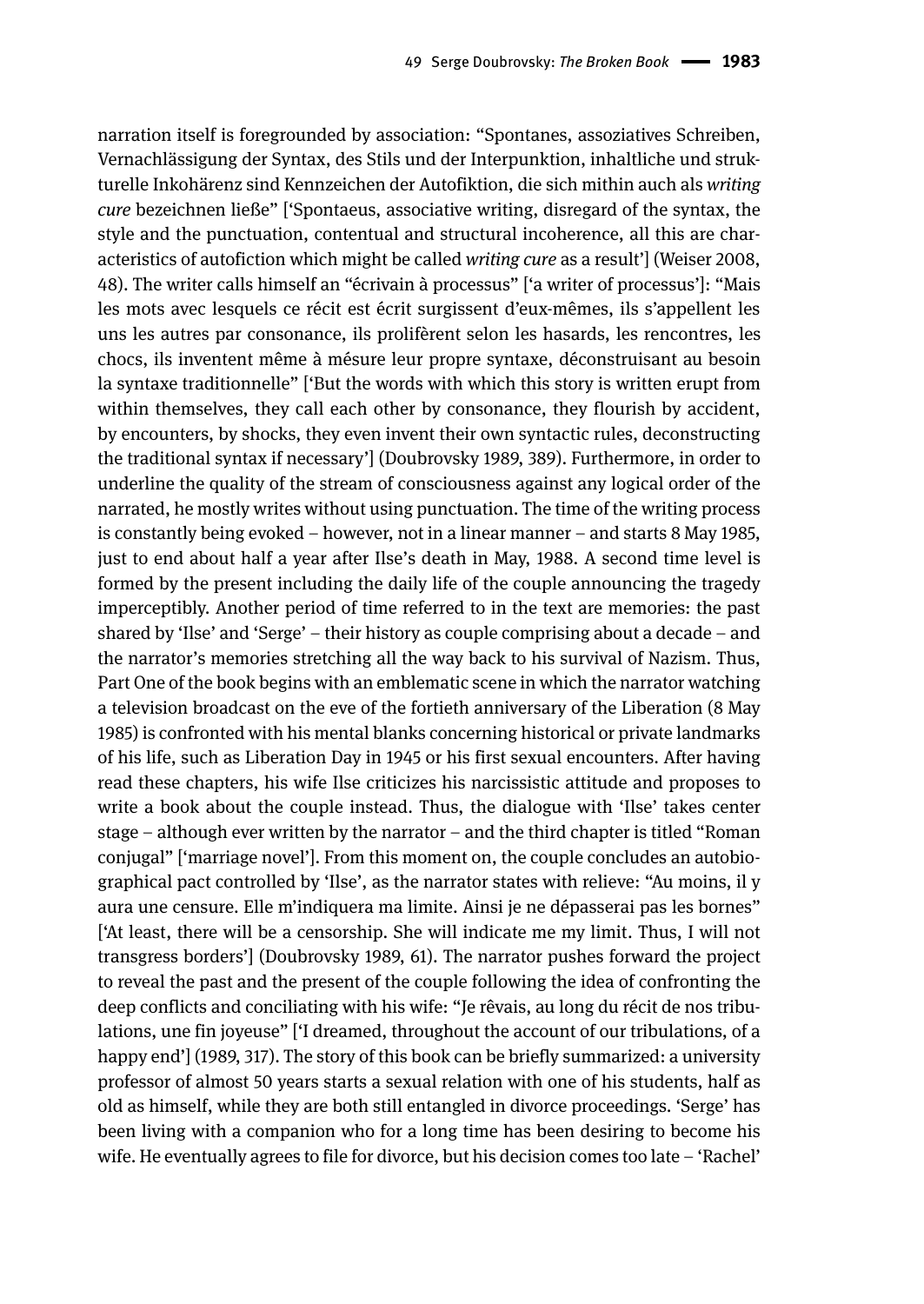changed her mind and leaves him to get a new job out of New York. In this very difficult moment, he starts a new relation with 'Ilse', the student, and proposes, for his part, to get married soon. The young woman doubts that the decision is reasonable after such a short period of time. However, the future husband insists on underlining that economic purposes might be a reasonable factor. Eventually they get married and agree not to have children, but differences come up soon and do not cease to exist. 'Ilse' wants to have a child, but he refuses, as he already is the father of two daughters, and forces her to abort the unborn child. When she gets pregnant another time, she loses the baby well advanced in pregnancy, left alone at the hospital. Little by little, 'Ilse' starts to drink, she becomes an alcoholic and attempts suicide several times, which triggers new crisis of the couple. The situation ends up in obscene battles of words and awful physical confrontations when the desperate husband beats her – such terrible intimate scenes usually remain tabooed and do not become part of an autobiography. As the narrator thinks to rely on the couple's contract to tell the truth and writes the key chapter of the 'Broken Book' titled "Beuveries" ['Benders'] in which he goes even further revealing atrocious marital scenes. In order to receive 'Ilses' point of view, he sends the chapter to her. This could have had a destructive impact on Ilse, who is alone in Paris waiting for her visa to return to the United States. Instead of joining her husband, she is found dead on 25 November 1987, in the Parisian apartment, she consumed vodka and pills. The narrator is forced to raise the question whether his destructive chapter may have driven her to commit suicide, thus violently wrenching apart their joint book. Then, he figures out that he had ignored that 'Ilse's' and the couple's tragedy has long been inscribed unnoticed in his text. This means that Doubrovsky's book stages in a singular way the subject's loss of control over the symbolic processing of the unconscious and over writing. Like no other autobiographer before, Doubrovsky stages here, taking himself as an example, the tragic real-life consequences of an uncompromising writing about the own existence:

Un livre comme une vie se brise. Ma vie, mon livre sont cassés net. Ilse est morte brusquement. Je suis soudain frappé au cœur. Ma femme de chair, mon personnage de roman, mon inspiratrice d'existence et d'écriture m'a quitté. […] Au dernier chapitre de notre livre. Un livre que nous avons fait à deux comme un enfant.

['A book and a life break. My life, my book are directly broken through. Ilse has died abruptly. I am suddenly struck to the heart. My human wife, my literary figure, initiator of my existence and writing, left me. (…) In the last chapter of our book. A book that we have created the two of us together, like a child.'] (Doubrovsky 1989, 311)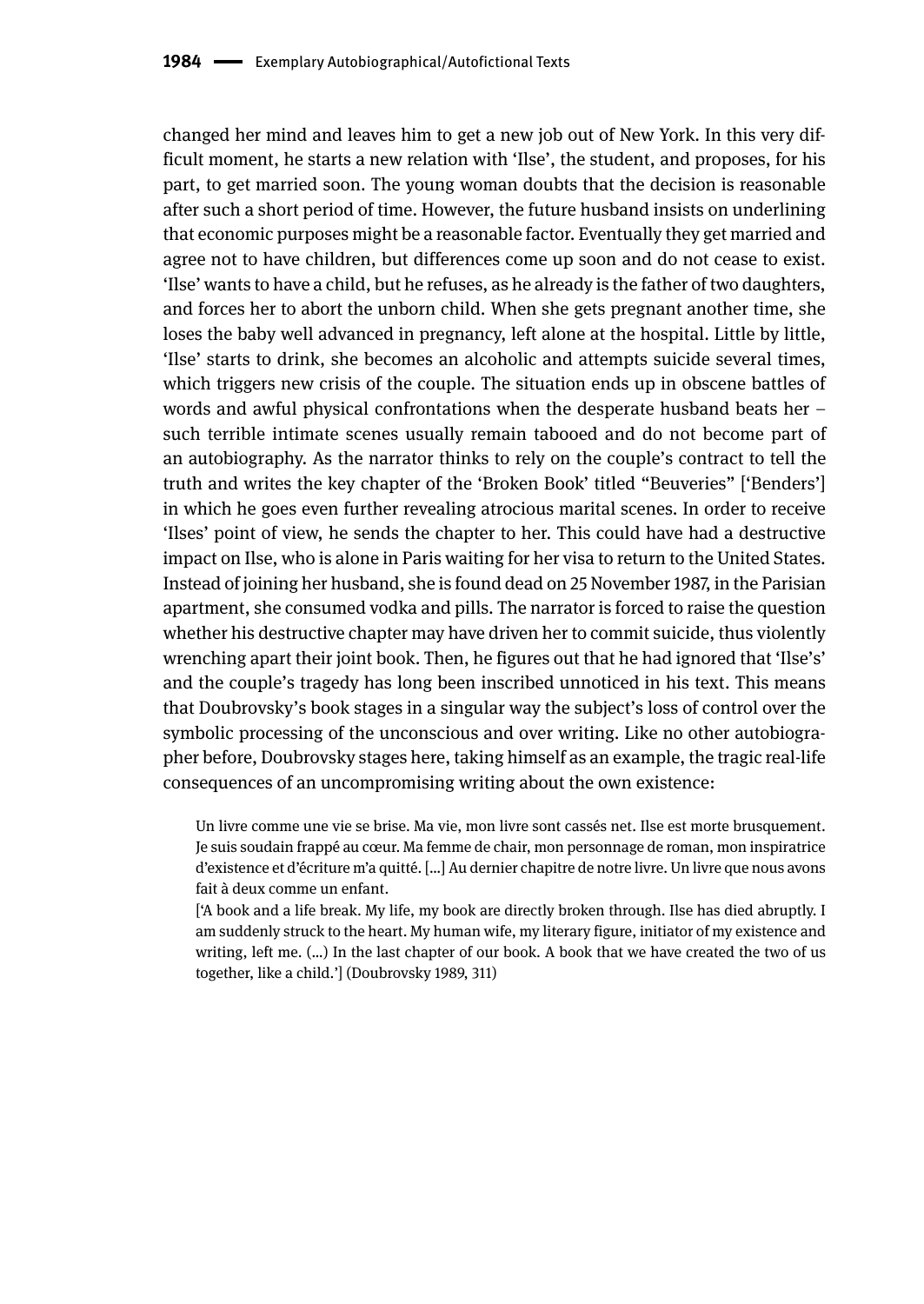## **Analysis: Autobiographical Writing Beyond Autobiography and Fiction**

It is no coincidence that many critics scandalized Doubrovsky's 'Broken Book' and that 'autofiction' became the controversial concept it remains until today. It has to do with its profoundly autobiographical dimension (finally recognized, also in its ethical dimension, by Lejeune, who for a long time discredited 'autofiction' because of its allegedly 'novelistic' nature) and the obligation to tell the truth as its core element, far from the idea of fiction as being characterized by invention and imagination. It rather is the autofictional text which underlines the process of transformation of the real into the symbolic: while an autobiographer in classical terms relied on poetic language to make the course of his life transparent or to succeed, at least, to its occult sense, the writer of autofiction his confronted with his/her own subject which is, following Lacan, decentered by the structure of language: "[…] c'est en tant qu'il est engagé dans un jeu de symboles, dans un monde symbolique, que l'homme est un sujet décentré" ['it is insofar that he is caught up in a play of symbols, a symbolic world, that man is a decentered subject'] (Lacan 1973, 63). Strictly speaking, the writer of autofiction is very honest when he is taking constantly into account the present and the dispersive prism of the writing act (Gronemann 2002, 79). Thus, meaning always remains prophecy: "Dire la vérité sur sa vie vraie, la quotidienne, la réelle… Difficile, peut-être impossible. […] On peut tout dire, du moment que c'est passé. Le présent, voilà le problème, parce qu'il engage l'avenir" ['To tell the truth about one's true life, the daily, the real… Difficult, maybe impossible. (…) You reveal everything, in the moment when it is over. The present, and that is the problem, commits itself to the future'] (Doubrovsky 1989, 50). The writer is not giving sense to his words; on the contrary, the occult meaning of his own words is only revealed in their tragic dimension by a real incident, 'Ilse's' demise. Thus, the decline of the marriage described in *Le Livre brisé* reveals a tragic irony, as the critic Darrieussecq (2010, 52) emphasizes: "quand la tragédie s'annonce par les propres mots du héros aveugle" ['if the tragedy is announced by the own words of the blind hero']. Unlike Oedipus, the narrator in Doubrovsky's text is not only in dialogue with his wife 'Ilse', but he is constantly aware of the link between fate and writing, thus creating a metatext which becomes the most important part of this literary oeuvre. The book turns out to be the flesh of Ilse, but it is intellectually guided by her husband-narrator. He stages himself as a mental son of non other than Jean-Paul Sartre, whose books – especially the novel *La Nausée* (1938) [*Nausea* (1949)] and the autobiography of a childhood *Les mots* (1964) [*The Words* (1964)] – become essential intertextual references and the discursive compass of *Le Livre brisé*, after having shared its author's life in a mental symbiosis for twelve years: "Sartre, pour moi, n'est pas n'importe quel écrivain. C'est moi, c'est ma vie. Il me vise au cœur, il me concerne en mon centre" ['For me, Sartre is not just any writer. He is me, he is my life. He knows all of me, he affects me in my very center'] (Dou-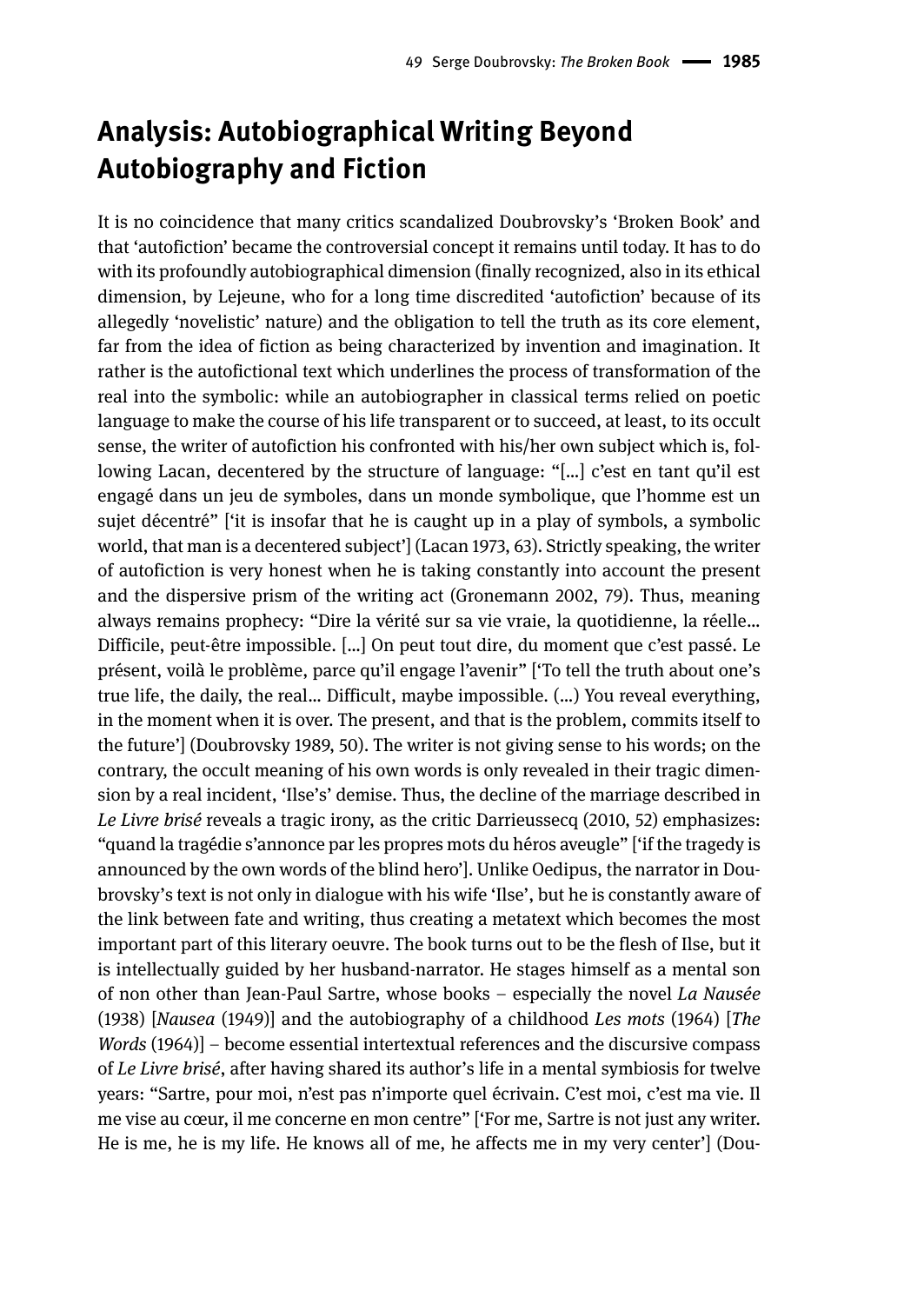brovsky 1989, 86). Miguet-Ollagnier (1992, 143) demonstrates that the paternal image of Sartre is bound in a double structure of ascension/descending: "la saveur Sartre" ['the taste of Sartre'] is raised to fade out soon giving fully birth to the 'son' in his capacity as writer. This one, "le héros-narrateur-scripteur" ['the hero-narrator-scriptor'] (Miguet-Ollagnier 1992, 152), establishes many parallels in life and writing with Jean-Paul Sartre: 'Ilse' was a student in his course about Sartre and wrote her academic essay about this author, who became at once a source of inspiration for the couple. Similar to the relation between Sartre and Castor (Simone de Beauvoir), 'Ilse' turned into a critical reader of 'Serge's' chapters, among them a comparison of Sartre's (or 'Poulou's', as he was called) childhood exposed as portrait of a "enfant névrosé" ['neurotic child'] (Miguet-Ollagnier 1992, 149) in *Les mots* and his own history as an ailing child. Finally, the narrator, as theorist and admirer of Sartre, refers to his own lectures and interpretations of this writer and describes his intriguing personal meetings with his "*père spirituel*" ['spiritual father'] (Doubrovsky 1989, 96). But the most striking theme inscribed in *Le Livre brisé* – apart from the feeling of nausea associated with self-loathing and loss of control – probably is the model of sterility and childless marriage consciously practiced by Sartre-Beauvoir as equal parts. In the case of Doubrovsky and his wife, the original agreement was terminated and the question of parenthood – as the text reveals based on profound inner conflicts – divided the couple and led to death. The narrator wants to create books against 'Ilse's' will to have her own family, and she is the one who finally has to pay for the birth of *Le Livre brisé* by sacrificing her own flesh. Nonetheless, as Miguet-Ollagnier states, Doubrovsky exceeds his spiritual father when he decided to publish the book, in particular the Second Part "Disappearance", in order to expropriate himself having "la grandeur de travailler lui-même à sa désappropriation" ['the magnanimity to work himself for his expropriation'] (Doubrovsky 1989, 157). One might even claim that the author stages the failure of any autobiographical self-representation by constantly employing the rhetoric of collapse, as is already indicated by the title.

Thus, the narrator states a major difference to Sartre concerning the idea of autobiographical writing: while he shares the existential dimension of Sartrean writing, he remains sceptical about his political faith and the idea of consciousness defended by Sartre, who openly rejected the Freudian concept of the unconscious (Doubrovsky 1989, 88, 95). For Doubrovsky, informed and inspired by Freud and Lacan, the subject rather seems to be a fissured and occult entity that finally lacks access to its own self. For this reason, namely to call into question the classical foundations of autobiographical representation as basis for the genre, autofiction came into being. First of all, the idea of life as fulfillment of the subject's identity and development as a teleological process which is represented by coherence, retrospectivity, and the chronology of the text is questioned. Secondly, the idea of language as a simple medium, able to translate an external or psychic reality into a text, is demystified. In *Le Livre brisé* as in other autofictional texts, the autobiographical pact in the sense of Lejeune – even if it is intended – cannot be realized because of the specific nature of subjectivity and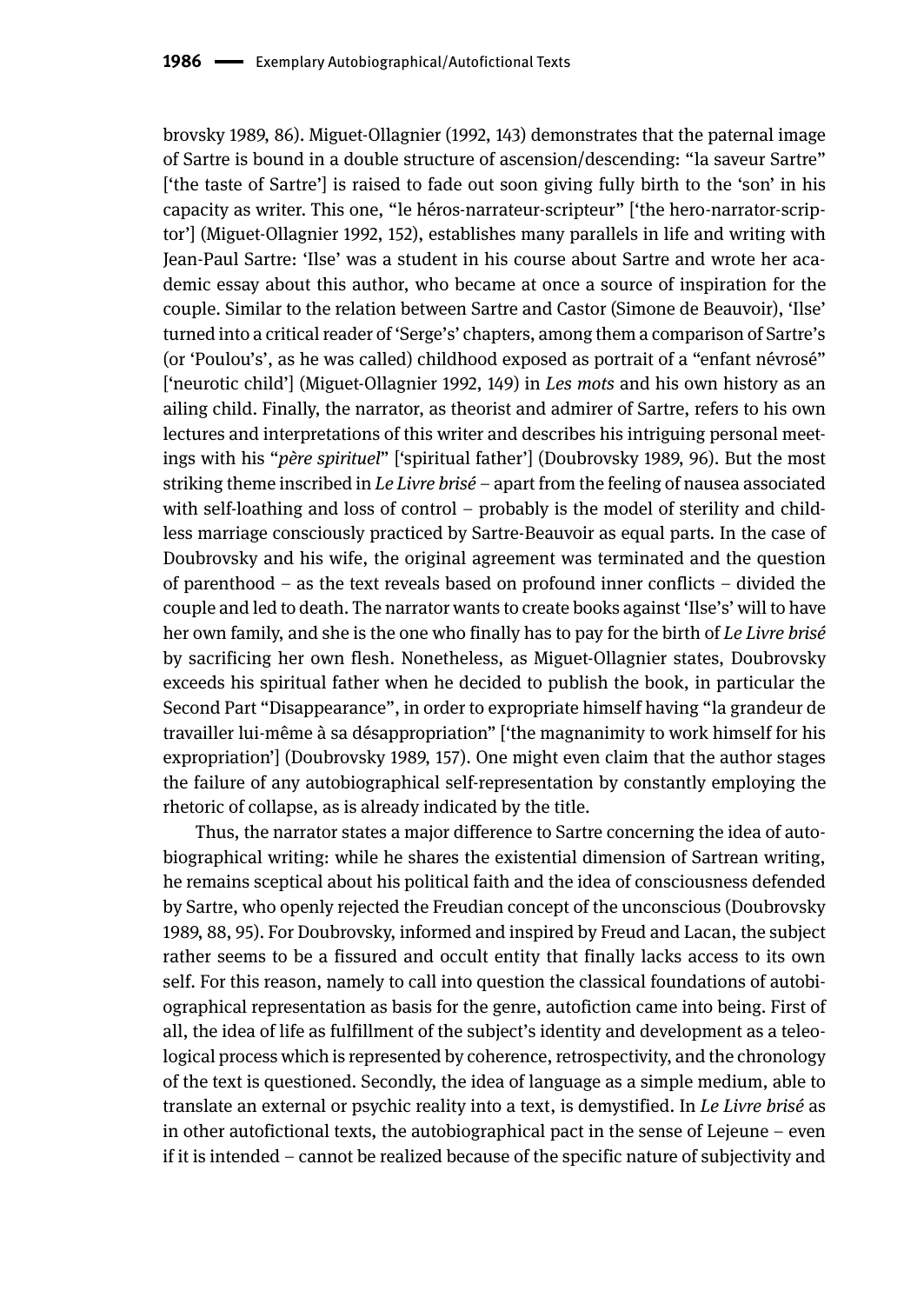language. Paradoxically, the contract of truth concluded by 'Ilse' and 'Serge', which failed under tragic circumstances (see Keller 2001), makes the reader aware of the specific character, possibilities and limits of contemporary autobiographical inquiries. Autofictions such as *Le Livre brisé* constantly refer to autobiography – an important meta-autobiographical intertext is also to be detected in the book – in order to situate the autobiographical character of the project, even though the personal truth is out of reach. Doubrovsky dedicated the book to 'Ilse': 'Pour Ilse. Par Ilse. Son livre' ['For Ilse. By Ilse. Her book'], recognizing the intertwining of life and writing:

[…] le vécu se raconte en se vivant sous forme d'un courant de conscience naturellement impossible à transcrire dans le flux de vécu-écrit se déroulant page après page. Il s'agit bien évidement d'une fiction. Cette fiction est confirmée par l'écriture elle-même qui s'invente comme mimésis, où l'abolition de toute syntaxe remplace, par des fragments de phrases, trouées de blancs, l'ordre de la narration autobiographique.

['the real-life is told while living it in the form of a stream of consciousness, of course impossible to transcribe in the flux of the real-life-writing proceeding page after page. It's to do obviously with a fiction. This fiction is confirmed by the process of writing, which invents itself as mimesis where the abolition of any kind of syntax replaces – by fragments of sentences, perforated by blank spaces – the narrative order of the autobiography.'] (Doubrovsky 2010, 387)

#### **Works Cited**

Darrieussecq, Marie. "Serge Doubrovsky entre Fils et Livre brisé? L'écriture du soi du tout au gouffre." *Dalhousie French Studies* 91 (2010): 45–53.

- Doubrovsky, Serge. *Corneille et la dialectique du héros*. Paris: Gallimard, 1963.
- Doubrovsky, Serge. *Pourquoi la nouvelle critique*. *Critique et objectivité*. Paris: Mercure de France, 1966.

Doubrovsky, Serge. *La Dispersion*. Paris: Mercure de France, 1969.

Doubrovsky, Serge. *Fils*. Paris: Galilée, 1977.

Doubrovsky, Serge. "Initiative aux maux. Ecrire sa psychanalyse." *Cahiers Confrontation* 1 (1979): 95–113.

Doubrovsky, Serge. "Autobiographie/Vérité/Psychanalyse." *Esprit créateur* 20.3 (1980): 87–97.

Doubrovsky, Serge. *Un amour de soi*. Paris: Hachette-Littérature, 1982.

Doubrovsky, Serge. *La vie l'instant*. Paris: Balland, 1985.

Doubrovsky, Serge. *Autobiographiques*. Paris: Presses universitaires de France, 1988.

Doubrovsky, Serge. *Le Livre brisé*. Paris: Grasset & Fasquelle, 1989.

- Doubrovsky, Serge. "Sartre: autobiographie/autofiction." *Revue des Sciences humaines* 22.4 (1991): 17–26.
- Doubrovsky, Serge. "Textes en main." *Autofictions & Cie.* Ed. Serge Doubrovsky, Jacques Lecarme and Philippe Lejeune. Nanterre: Université de Paris X, 1993. 207–217 (Doubrovsky 1993a)
- Doubrovsky, Serge. "Excerpts from 'Le Livre brisé'." Trans. Armine Kotin Mortimer. *Genre. Form of discourse and culture* XXVI (1993): 13–26 (Doubrovsky 1993b).

Doubrovsky, Serge. *L'Après-vivre*. Paris: Grasset, 1994.

Doubrovsky, Serge. *Laissé pour conte*. Paris: Grasset, 1999.

Doubrovsky, Serge. "Le dernier moi." *Autofiction(s). Colloque de Cerisy 2008*. Ed. Claude Burgelin, Isabelle Grell and Roger-Yves Roche. Lyon: Presses universitaires de Lyon, 2010. 383–393.